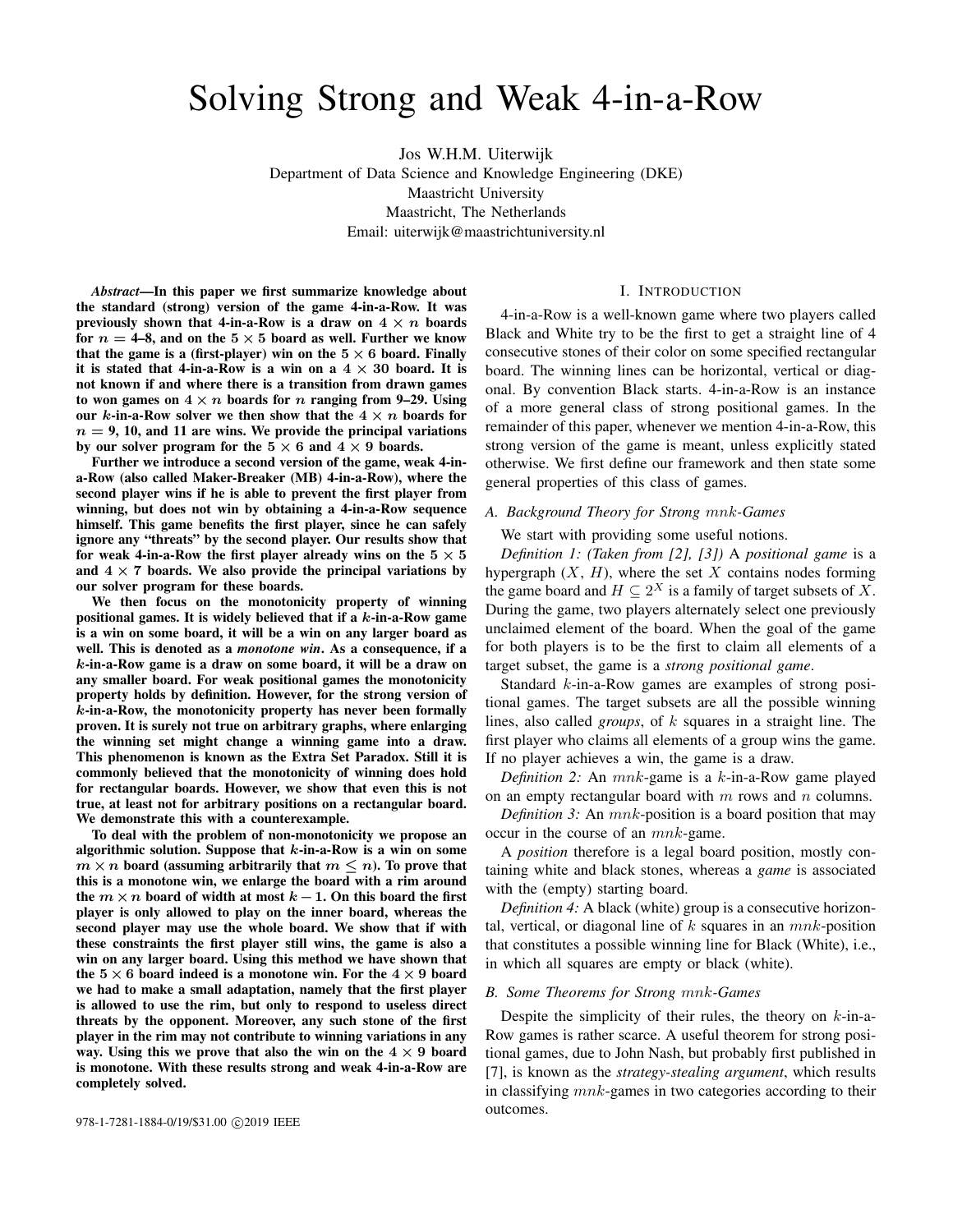*Theorem 1:* Any *mnk*-game is either a first-player win or a draw.

*Proof:* Suppose that some  $mnk$ -game would be a secondplayer win. So we assume that the second player has some strategy that assures him a win. But then the first player starts by playing an arbitrary first move, and subsequently uses the second-player's winning strategy. Whenever this strategy requires playing a square already filled by the first player, he just plays an arbitrary other possible move. Since placing an additional stone on the board never is a disadvantage for the player, this shows that the first player can win, which contradicts the assumption that there is a second-player winning strategy. Hence, there cannot exist a second-player winning strategy.

Using the convention that Black starts it means that an  $mnk$ game either is a win for Black or a draw. We therefore further classify strong  $mnk$ -games just shortly as wins or draws. Note that this is not holding for arbitrary  $mnk$ -positions, which can be draws, or wins by either player. We will classify such positions therefore explicitly as black wins, white wins, or draws.

To prove that a set of groups is at most a draw for the first player, the well-known HJ-pairing strategy [7] can be used.

*Definition 5:* A *Hales-Jewett (HJ)-pairing* for a set of groups is an assignment of disjoint pairs of empty nodes (*markers*) to all groups, such that every group is covered by a marker pair. The second player hereby guarantees for every marker of a pair played by the first player to respond immediately by playing the second marker of the pair, thus covering every group of the set by at least one second-player stone, preventing a possible win by the first player in that set of groups.

Another useful theorem, as far as we know nowhere stated explicitly, is the following, and can easily be proven using the HJ-pairing strategy.

*Theorem 2:* Any  $mnk$ -game for  $k \geq 3$  with  $m < k$  and/or  $n < k$  is a draw.

*Proof:* If both  $m, n \leq k$ , then the game is trivially drawn, since there are no winning sets. Otherwise, suppose arbitrarily that  $m < k$  and  $n \geq k$ . Then the only possibility for getting  $k$ -in-a-Row is as a horizontal group with  $k$  connected black stones (White can never win, according to Theorem 1). The following strategy by White, however, prevents Black from getting three or more connected stones in a (horizontal) row. For every row of the board, apply the HJ-pairing strategy to every pair of neighbouring squares, starting at the left side. If the width is odd, leave the last square in a row unmarked. After any black move on a marked square White responds by playing the other square of the pair. If the black move is on an unmarked square, White plays an arbitrary possible move. Using this strategy White prohibits Black from occupying more than 2 connected squares in a row, thus preventing a black win. In case  $m \geq k$  and  $n < k$  a similar strategy is used in columns instead of rows.

We next state two conjectures for strong  $mnk$ -games:

*Conjecture 1:* If some strong  $mnk$ -game is a draw, then any strong  $m'n'k$ -game with  $m' \leq m$  and  $n' \leq n$  is a draw.

*Conjecture 2:* If some strong mnk-game is a win, then any strong  $m'n'k$ -game with  $m' \geq m$  and  $n' \geq n$  is a win.

These two conjectures together denote the *monotonicity property* of winning strong k-in-a-Row games (see Sections IV and V for more on this). Although this property seems very plausible (and in fact in many papers on  $mnk$ -games is used), it has so far not been proven formally. However, it can be proven for a related class of positional games, namely *weak* positional games.

## *C. Background Theory for Weak* mnk*-Games*

In many publications on positional games also the category of *weak* positional games is defined [2], [3], [8]. They differ from strong positional games only in their winning conditions.

*Definition 6:* A *weak* positional game is a positional game with the following ending conditions: the goal of the first player is similar as in strong positional games, namely claiming all squares of a winning set, however not necessarily first. The goal of the second player is to stop the first player from reaching his goal; if the second player succeeds, we call it a second-player win.

So, weak positional games and positions have just two possible outcomes, a first-player win (quite similar as in a strong game) and a second-player win (resembling a draw in the strong version of the game). We therefore further classify weak mnk-games just shortly as wins or losses (both from the viewpoint of the first player).

By the nature of the different goals of both players weak positional games are also often denoted as *Maker-Breaker* (MB) games, where the goal of Maker (Black) is to claim a complete winning set, whereas the goal of Breaker (White) is to prevent Black from winning. Then the strong positional games can analogously be denoted as *Maker-Maker* (MM) games.

Based on their definitions there is an obvious relationship between the outcomes of strong and weak mnk-games.

*Theorem 3:* If some strong mnk-game is a first-player win, then the weak  $mnk$ -game is a first-player win as well.

*Proof:* The proof of this theorem is trivial. Since Black has a winning strategy in the strong  $mnk$ -game, he just can use the same strategy in the weak version of the game. Since White can not prevent a black win in the strong version, he also can not prevent it in the weak version, because his abilities in the weak game are just a subset of those in the strong game (in particular, there are no white threats that Black must answer).

In many cases, Black wins faster in a weak game than in its strong version, but he always could ignore a faster win and use the same strategy. Note that the opposite of Theorem 3 is not valid: if a weak  $mnk$ -game is a first-player win, then the strong version not necessarily is a win also, since White might be able to prevent that using threats not available in the weak version.

*Theorem 4:* If some weak mnk-game is a second-player win, then the strong  $mnk$ -game is a draw.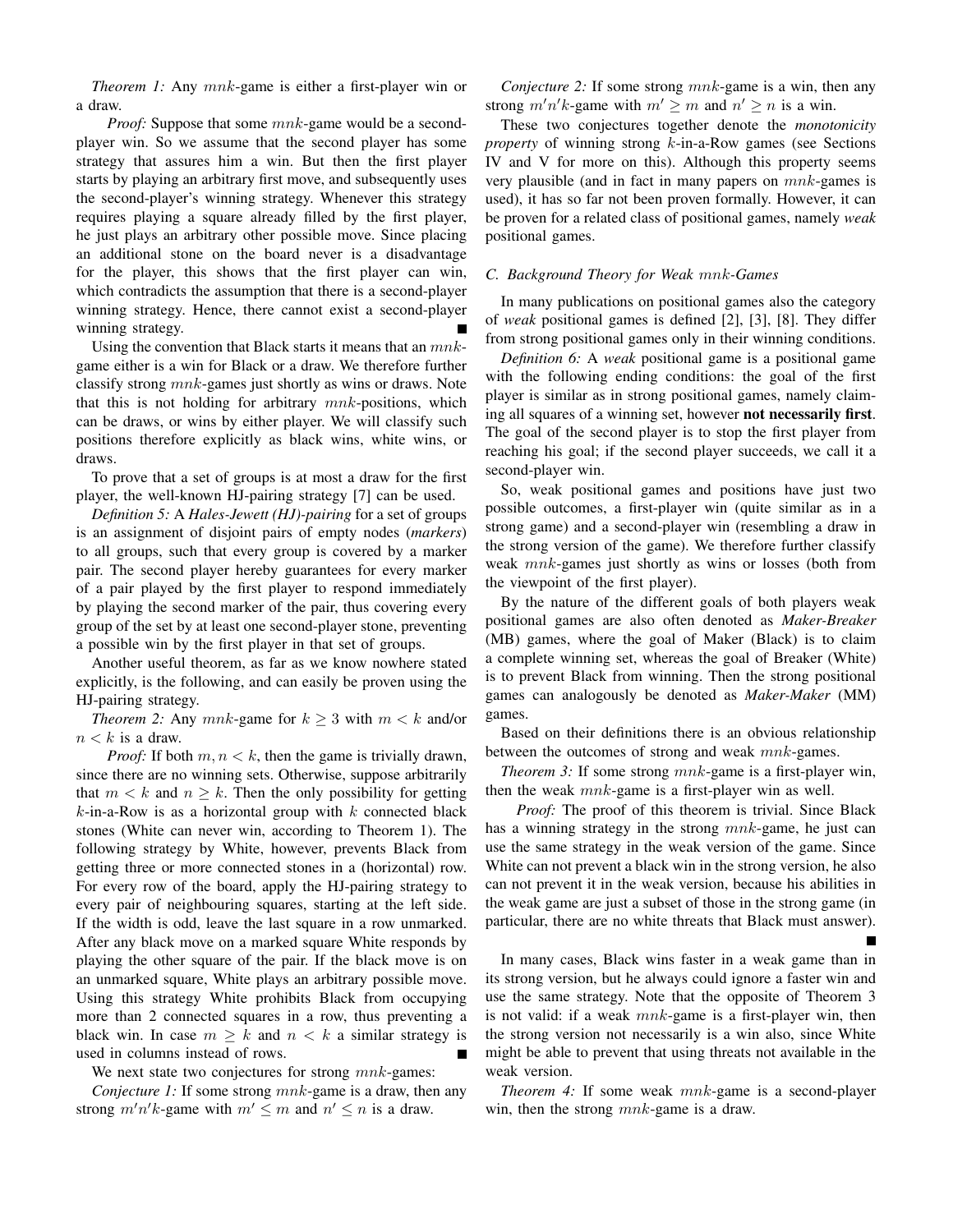*Proof:* The proof of this theorem is also trivial. Since White has a strategy to block any black possible win in the weak mnk-game, he just can use the same strategy in the strong version of the game. This means White has a strategy preventing the first player from winning without needing any white threats.

Again, in many cases White has a faster way to prevent Black from winning a strong game than its weak version, but he needs not to. Also note that the opposite of Theorem 4 is not valid: if a strong  $mnk$ -game is a draw, then the first player might still win the weak version of the game, since he may safely ignore any white threats.

#### *D. Some Theorems for Weak* mnk*-Games*

Conjectures 1 and 2, though not being proven for strong positional games, can be proven quite easily for weak positional games:

*Theorem 5:* If some weak mnk-game is a second-player win, then any weak  $m'n'k$ -game with  $m' \leq m$  and  $n' \leq n$  is a second-player win.

*Proof:* The proof of this theorem is trivial. Since White has a blocking strategy on the  $m \times n$  board, he just can use the same strategy on the  $m' \times n'$  board. If the strategy demands playing outside the  $m' \times n'$  board, White just plays an arbitrary move. When a demanded white move has already been played before, he also plays an arbitrary other move. Since additional white stones never can hurt White, this proves that Black never can reach a win.

*Theorem 6:* If some weak mnk-game is a first-player win, then any weak  $m'n'k$ -game with  $m' \geq m$  and  $n' \geq n$  is a first-player win.

Although this is a quite obvious result, the proof seems not quite trivial and was still lacking to our knowledge. Using the previous theorem it is surprisingly simple though.

*Proof:* Suppose the  $m'n'k$ -game is a second-player win. This means that the second player has a blocking strategy and according to Theorem 5 any equal or smaller game then is a second-player win. But the  $mnk$ -game is a first-player win, falsifying the assumption. Consequently, the  $m'n'k$ -game is a first-player win also.

#### II. RESULTS FOR STRONG 4-IN-A-ROW

Results for strong 4-in-a-Row in the literature are scarce. In [4] it was shown by a strategy found by C.Y. Lee that the 554-game is a draw. It further was stated that the  $4 \times 30$  game would be a win. $<sup>1</sup>$ </sup>

A systematic computer study [11] with a predecessor of our current 4-in-a-Row solver showed that 4-in-a-Row on  $4 \times n$ boards for  $n \leq 8$  are draws. The  $4 \times 9$  board could not be solved then. Further it was shown that the  $5 \times 5$  board is a draw, while on the  $5 \times 6$  board the game is a first-player win. Therefore it is known that the  $5\times 6$  board is the smallest board on which the first player wins.

Our new solver has much more elaborate (deeper) rules and other domain knowledge, and a more sophisticated Hales-Jewett pairing strategy. This results in proving outcomes often earlier than with our previous solver. For details on the knowledge used in our current solver we refer to [13].

Using our current  $k$ -in-a-Row solver we solved 4-in-a-Row on all  $4 \times n$  boards for  $4 \leq n \leq 11$  and the  $5 \times 5$  and  $5 \times 6$ boards. Results are in Table I.<sup>2</sup>

TABLE I NUMBER OF VISITED NODES SOLVING STRONG 4-IN-A-ROW (MAKER-MAKER VERSION)

| Board size    | outcome | # of nodes  |  |
|---------------|---------|-------------|--|
| $4 \times 4$  | draw    |             |  |
| $4 \times 5$  | draw    | 189         |  |
| $4 \times 6$  | draw    | 4.452       |  |
| $4 \times 7$  | draw    | 69.717      |  |
| $4 \times 8$  | draw    | 1.498.074   |  |
| $4 \times 9$  | win     | 4,614,766   |  |
| $4 \times 10$ | win     | 60,178,371  |  |
| $4 \times 11$ | win     | 536,741,564 |  |
| $5 \times 5$  | draw    | 23,076      |  |
| $5 \times 6$  | win     |             |  |

#### *A. The* 5 × 6 *and* 4 × 9 *Boards are First-Player Wins*

From the results in Table I we see that the  $5 \times 6$  board is an easy win. Only 61 nodes are needed to prove the win within a few milliseconds. In the following analyses we use Chesslike notation, where squares are indicated by their column, numbered from left to right as a, b, c, etc, and their row, numbered from bottom to top by 1, 2, 3, etc. The main variation of our program is given in Figure 1.

| 5                        |   | 10 |              |   |   |   |
|--------------------------|---|----|--------------|---|---|---|
| $\overline{\mathcal{L}}$ |   | 3  | ē            | 8 |   | I |
| $\overline{3}$           |   |    |              |   | 2 |   |
| $\overline{2}$           |   |    |              |   |   |   |
| 1                        |   |    | 6            |   |   |   |
|                          | a | h  | $\mathbf{C}$ | d | e |   |

Fig. 1. Principal variation on the  $5 \times 6$  board.

1. c3 2. e3! strongest defense 3. b4 threatening to make a winning Open- $3<sup>3</sup>$  4. d2 best defense; the only alternatives 4. e1 and 4. a5 lose faster 5. c4! threatening to make two winning Open-3s simultaneously, at c2 and d4 **6. c1** strongest resistance, by parrying one Open-3 threat and making a direct white threat (the only other escape 6. f4 loses faster to 7. c1

 $<sup>1</sup>A$  reference to a thesis [10] was given, but so far we were not able to</sup> track down the source for inspection of this curious result.

<sup>&</sup>lt;sup>2</sup>To gain more evidence that all larger boards including a  $5 \times 6$  subboard are indeed also wins, we also solved all  $m \times n$  boards with  $5 \le m \le 10$ and  $6 \le n \le 10$ . They all are wins, needing between 31 and 215 nodes to prove the win.

<sup>&</sup>lt;sup>3</sup>An Open-3 is a straight sequence of 3 stones of the player with an empty square at both sides, so it is a double threat of which only one can be parried, thus resulting in a win.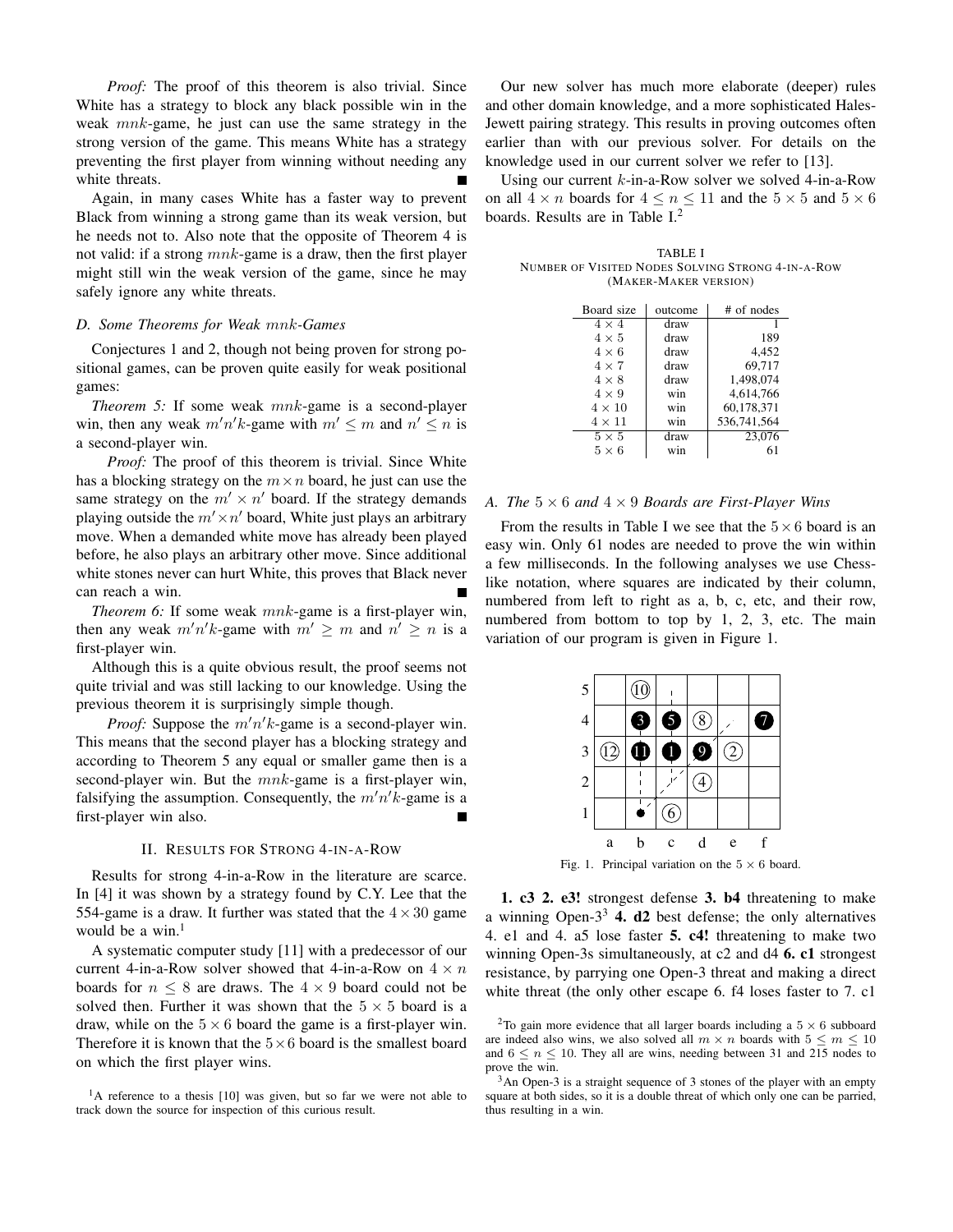(forced) 8. c2 (forced) whereafter 9. d4 achieves a winning Open-3) 7. f4 forced 8. d4 parrying the other Open-3 threat (the other two ways to parry the Open-3 threat by playing 8. a4 or 8. e4 lose faster) 9. d3 with again an Open-3 threat, this time at e2 10. b5 strongest defense; other defenses like 10. e2 or 10. f1 immediately lose to Black's double threat at b3; alternatively White can first make an intermediate direct threat by 10. c5, but this loses after 11. f2 (forced) 12. f3 (best way to prevent the Open-3) 13. b3 14. a3 (forced) 15. b5 with two direct threats; the other intermediate direct threat by 10. f2 loses faster after 11. c5 (forced) 12. c2 (forced) 13. e2 (forced, but at the same time an Open-3 win) 11. b3 12. a3 forced, yielding the final position in Figure 1. In this position the program establishes a win-in-5, indicated with the dashed lines (13. b1 direct threat 14. b2 forced 15. c2 wins by two direct threats at c5 and e4).

This confirms (as already known from literature [9], [14]) that the  $5 \times 6$  board is the smallest board on which Black can win.

Also, the  $4 \times 9$  board is a win. For this proof some 5 million nodes in around 58 seconds were investigated. The main variation of our program is given in Figure 2.



1. e2 2. e3! strongest resistance 3. e4! 4. d2 5. f4 threatening an Open-3 and at the same time preventing a white direct threat 6. d4 strongest defense 7. d1 threatening a double direct threat at g4 8. g4 best; a strong alternative is 8. f3, after which 9. d3 eventually wins like in the main variation 9. d3! very strong move, threatening to win by a direct threat at b1 followed by a winning Open-3 at c1, but simultaneously a direct threat at f1 followed by a winning Open-3 at e1 10. f2 strongest way to delay the loss by using a direct threat 11. g1 forced 12. e1 the other two options 12. f1 and 12. c4 immediately lose to 13. b1 14. c2 15. c1 13. c2 but now Black wins by a series of direct forcing moves 14. b1 forced 15. b3 16. a4 forced, yielding the final position in Figure 2. In this position the program establishes a win-in-5, indicated with the dashed lines (17. c3 direct threat 18. a3 forced 19. c4 winning by a double direct threat (Black wins at c1 or f1).

#### *B. Correctness of the Results*

There are several methods we have used to check the correctness of our results.

First, all results are in agreement with previous results from literature [4], [9], [11], [14]. Moreover, shortly after the results mentioned in this paper became available, a student at our department independently built a solver with less knowledge, but including a threat-sequence searcher, confirming our results  $[5]^{4}$ 

Second, for many boards solved we also solved them using less rules (disabling the more complex rules), resulting in investigating more nodes, but always leading to the same results.

Third, and most importantly, for all rules and pairing strategies in our program we incorporated a test feature that checks all conditions of the rule or strategy in question and notes the result, but then continues the search without using the result and comparing the values with and without applying the rule or strategy. This feature is very useful in debugging and guaranteeing the correctness of each rule and strategy separately. In the final version of the program no discrepancies were encountered.

## III. RESULTS FOR WEAK 4-IN-A-ROW

We also adapted our solver to be able to solve weak  $mnk$ games. Most importantly it meant a change in knowledge rules, notably regarding the conditions for applicability with respect to the absence of white threats.

Using our new  $k$ -in-a-Row solver we solved weak 4-in-a-Row on  $4 \times n$  boards for  $4 \leq n \leq 7$  and the  $5 \times 5$  board. Results are in Table II.

TABLE II NUMBER OF VISITED NODES SOLVING WEAK 4-IN-A-ROW (MAKER-BREAKER VERSION)

| Board size   | outcome | $#$ of nodes |
|--------------|---------|--------------|
| $4 \times 4$ | loss    |              |
| $4 \times 5$ | loss    | 123          |
| $4 \times 6$ | loss    | 2.978        |
| $4 \times 7$ | win     | 55.635       |
| $5 \times 5$ |         |              |

We observe that weak 4-in-a-Row is already a black win on the  $4 \times 7$  board (the smallest  $4 \times n$  board) and on the  $5 \times 5$ board (the smallest board at all).

## *A. The* 5 × 5 *and* 4 × 7 *Boards are First-Player Wins*

The  $5 \times 5$  board is a trivial win. Only 7 nodes are needed to prove the win within a few milliseconds (see the position in Figure 3).

The main variation is 1. c3, after which every white response leads to a position immediately recognized as a win. For instance, after the response 2. b4, Black has a win-in-7, e.g., by playing 3. d3, Open-3 threat, 4. b3 5. d4 a double Open-3 threat, 6. b2 7. d2 Open-3, and Black wins next move at d1 or d5. Note that Black need not respond to White's three consecutive stones in the b-file, since a White sequence of 4 stones does not win for White.

Since a win for weak 4-in-a-Row is monotone, it means that all boards containing a  $5 \times 5$  subboard, i.e., all  $m \times n$  boards with  $m, n \geq 5$ , are wins.

<sup>4</sup>In his solver, the  $4 \times 9$  win was found investigating 79 million nodes in 358 seconds.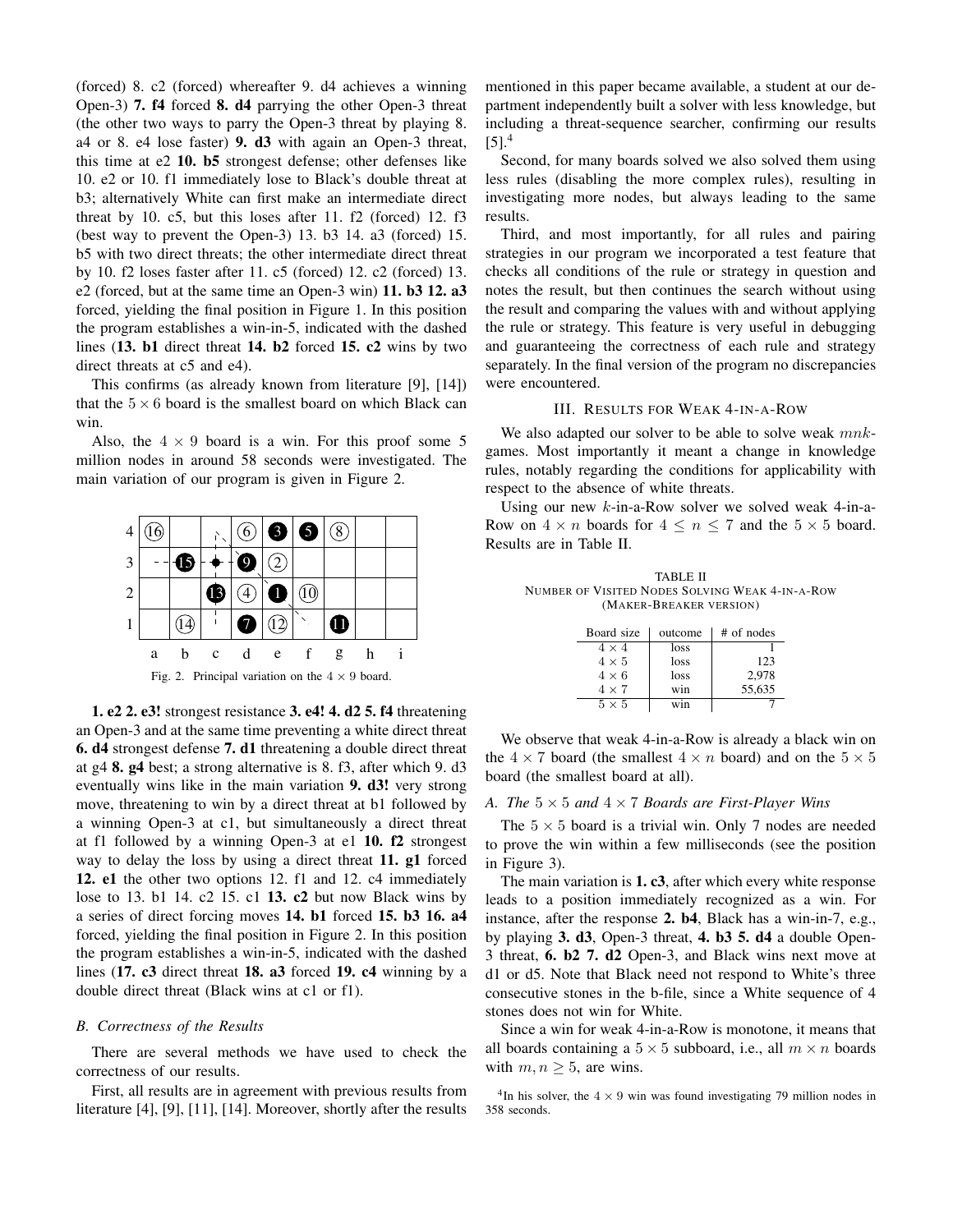

Fig. 3. Principal variation on the  $5 \times 5$  board.

Regarding  $4 \times n$  boards we already find that the  $4 \times 7$  board is a win. For this proof just some 56 thousand nodes were investigated in around 1 second. The main variation is given in Figure 4.



Fig. 4. Principal variation on the  $4 \times 7$  board.

1. d2 2. e3 3. c3 4. c2 5. b4 direct threat 6. e1 forced 7. d4 Open-3 threat 8. c4 best reply 9. b2 direct threat 10. a1 forced, yielding the final position in Figure 4. In this position the program establishes a win-in-5, indicated with the dashed lines, starting with 11. b3 direct threat 12. b1 forced 13. d3 double direct threat, winning at a3 or d1.

#### IV. THE EXTRA SET PARADOX

So far it has not been proven that a win for strong  $mnk$ games is monotone, since it might be the case that on some board White effectively can use a threat, which he can not use on a smaller board. This is an example of Beck's *Extra Set Paradox* [3]. In Figure 5 we repeat his example, which is a small adaptation of an example by Gardner [6] as originally notified to the latter by Austin and Knight. Note that in this example all straight lines with three nodes are winning sets (so this is a 3-uniform example of the Extra Set Paradox).

In the left graph the first player (say Black) wins by taking the right-down corner. If the second player (say White) does not respond in the large triangle, Black continues by taking the upper corner in the large triangle and easily wins. If White does respond in the large triangle, Black wins likewise in the upper inner small triangle. In the right graph however, taking the right-down corner by Black is responded by White by taking the inner node with degree 4. If Black now continues by taking the upper corner in the large triangle, White's forced response poses a direct threat to which Black has to defend.



Fig. 5. Illustration of the Extra Set Paradox (taken from [3]).

It can easily be verified that this and other optimal variations lead to a draw. This example shows that adding winning lines to a position can transform the win into a draw. Gardner [6] then remarks that his original statement that "if the first player always wins on a board of a certain size, he also wins on any larger board" therefore does not hold on arbitrary graphs, but still holds on square boards. However, this last statement is not formally proved so far and it surely does not hold for arbitrary positions on square boards. Consider the 554-position in Figure 6 (left).



Fig. 6. Two example positions: a win for Black on the  $5 \times 5$  board (left), but a draw on the  $5 \times 6$  board (right).

In this position Black wins by playing c3, indicated with the small dot. This move makes two Open-3 threats, indicated by the dashed lines. One Open-3 threat can be parried, but then Black wins by an Open-3 in the other line. However, when we extend this position with an additional column to the right (the position in Figure 6 (right)), then White can respond with e3, which is a direct threat, to which Black must respond at f4, after which White's b2 draws.

Though not formally proved we still strongly believe that Conjectures 1 and 2 hold.<sup>5</sup> Note that in weak  $k$ -in-a-Row games (in fact all weak games) the Extra Set Paradox is not applicable, since the second player has no threats to which the first player must respond to avoid losing. As a consequence, wins in weak games are always monotone.

<sup>5</sup>Two reasons why we feel these conjectures most likely hold are based on evidence: 1) on the larger board Black, who has the initiative, has even more room for maneuvring and avoiding threats by White; and 2) the conjectures are completely in accordance with all experimental evidence so far, i.e., up till now there is not a single strong  $mnk$ -game known to be a draw, for which a smaller board is a win.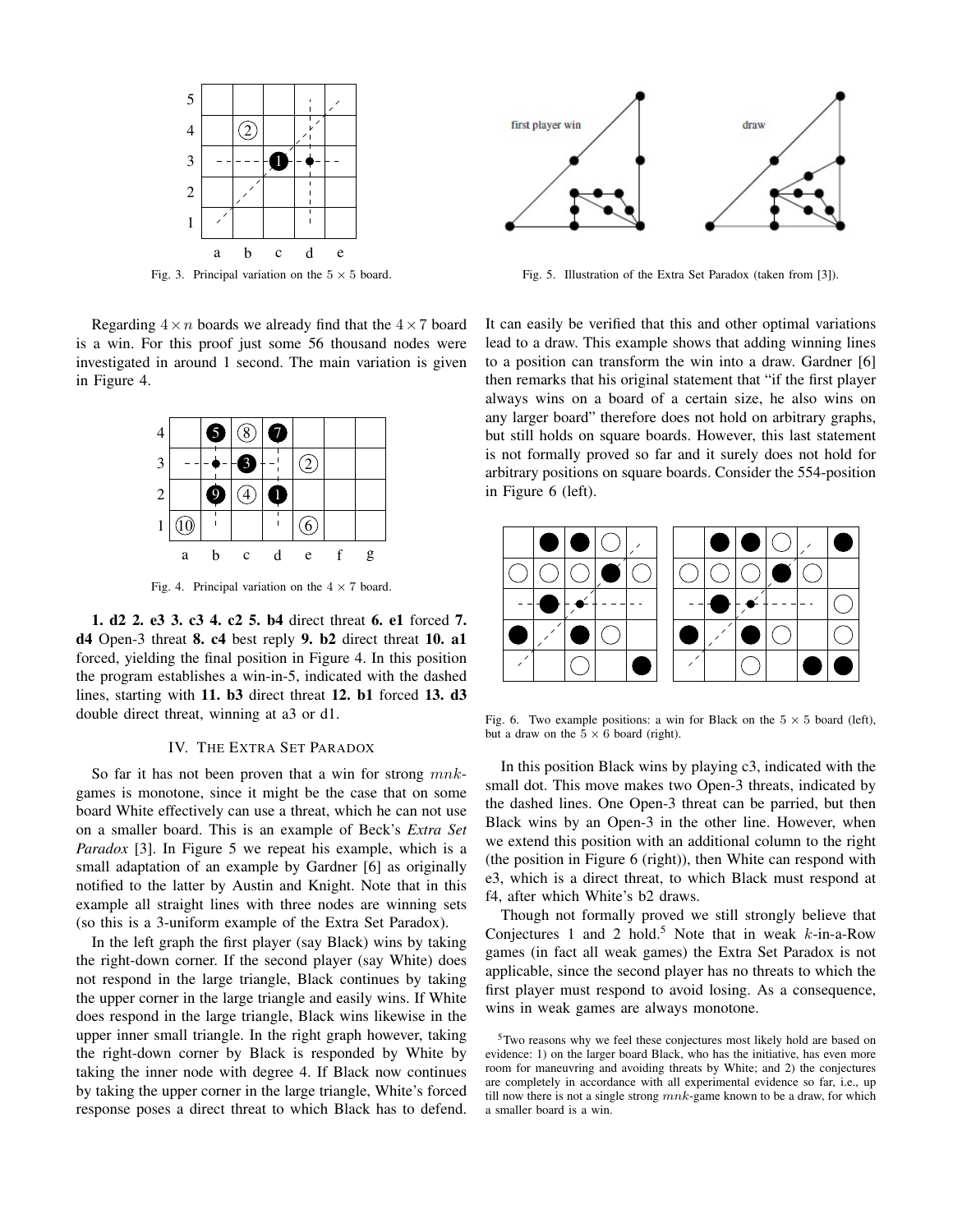## V. AN ALGORITHMIC SOLUTION

To solve the problem of possible non-monotonicity of winning in strong  $k$ -in-a-Row games we elaborated on the following idea. The only reason that a strong win on some  $m \times n$  board can be non-monotone is that White on larger boards might have winning sets (and so possible threats) that are not present at the  $m \times n$  board (the Extra Set Paradox), because otherwise Black could use exactly the same winning strategy on the larger boards as well. As a consequence, when Black wins on an  $m \times n$  board even when White is allowed to play "outside the board" but Black not, it follows that Black's win is monotone.

We therefore define a new set of games.

*Definition 7:* A strong  $mnk-rs$ -game is a strong k-in-a-Row game played on an empty  $(m + 2r) \times (n + 2s)$  board, where the first player is only allowed to play on the "central"  $m \times n$ board and the second player is allowed to use the full board, which consists of the central board with a two-sided horizontal rim of width  $r$  and a two-sided vertical rim of width  $s$ .

This means that if White has a timely direct-threat involving a square on a rim, Black cannot defend and loses such a position. As a small test-by-hand: for the strong 343-game (the smallest board size where the first player wins the TickTackToe game) it is easily shown that Black still has a win for any rim size, since White has no time to play in the rim at all (if Black starts in one of the centre squares, White can not play in the rim, since Black then obtains a winning Open-2; after that all black moves are direct threats leading to a win). Hence, Black wins any  $mn3$ -game on boards  $3 \times 4$ and larger, and consequently the win of the strong 343-game is monotone.

We have built a rim-version of our solver of strong 4-in-a-Row, implementing the rules for the rim version of the game and of course adapting all knowledge rules used in such a way that wins by Black only involve groups completely within the central board, but that threats by White that are incorporated in the conditions of the rules may include squares in the rim.

The question now is how large such rims at least must be. It is evident that a rim of size  $k$  is over-sufficient, since this is only useful for White if he is allowed to obtain a sequence of  $k$  consecutive white stones in a straight line across a full rim of size  $k$ . But in order to reach that he should play at least  $k$  times in a rim, meaning that Black has the opportunity to play at least  $k$  additional moves before White can reach such a win, enough for Black to win. Therefore a rim of size at most  $(k - 1)$  is sufficient.

The following three theorems state this idea formally.

*Theorem 7:* If a strong mnk-game is a first-player win and the  $mnk-rs$  rim-game is not a first-player win (so it is a draw or a second-player win), then every  $mnk-r's'$ -game with  $r' \geq$ r and  $s' \geq s$  is not a first-player win.

*Proof:* Given that the second player can prevent the first player from winning the  $mnk-rs$ -game, he can use exactly the same strategy on any  $m \times n$  board with a larger rim and prevent the first player from winning, by just not using the additional rim surplus.

*Theorem 8:* If a strong  $mnk-rs$ -game is a win, then the strong  $(m + 2r)(n + 2s)k$ -game is a win as well.

*Proof:* This proof is trivial. The first-player can use in the  $(m + 2r)(n + 2s)k$ -game the same strategy as in the  $mnk-rs$ -game, thus guaranteeing him a win, which the second player obviously can not avoid, even not by playing outside the central  $m \times n$  board.

*Theorem 9:* If a strong mnk-game is a win and the strong  $mnk-(k-1)(k-1)$  rim-game is also a win, then the win of the *mnk*-game is monotone.

*Proof:* Given that the first player wins the strong k-in-a-Row game on the  $m \times n$  board and still wins the rim-game with rims of size  $(k - 1)$ , it follows from Theorems 7 and 8 that all strong  $m'n'k$ -games with  $m \leq m' \leq m + 2(k - 1)$ and  $n \leq n' \leq n + 2(k - 1)$  are wins. Now suppose an even larger board is not a win. Then it must be the case that White has a threat involving a square outside the  $(k - 1)$  rim. But such a threat necessarily concerns a winning line completely in the rim, for which White has no time as shown above. So this contradicts the assumption that this larger game is not a win. Hence all larger boards are wins also, which means that the  $mnk$ -game is a monotone win.

Due to Theorem 7 to investigate if some strong mnk-game win is monotone it is useful to first apply smaller rims before applying the  $(k - 1)$  rims. Therefore it is natural to start with rims of size 1 and as long as the rim game is still a firstplayer win, increment the rim up to  $(k-1)$ . Only if the latter game is still won by the first player, it is guaranteed that the  $mnk$ -game win is monotone.

It is not guaranteed that this idea works for wins in arbitrary strong mnk-games, so we have to investigate this experimentally for relevant games explicitly. The first experiment is to determine if the strong 564-game is a monotone win. In Table III we give the results of solving  $564-rr$  games with increasing rim size r.

TABLE III NUMBER OF VISITED NODES SOLVING STRONG 4-IN-A-ROW ON THE  $5 \times 6$  board with rims of different sizes

| Rim size | outcome | # of nodes |
|----------|---------|------------|
|          | win     | 61         |
|          | win     | 7.084      |
| 7        | win     | 6.393      |
| 3        | win     | 18.833     |
|          | win     | 18,833     |

We see that the strong 564-rr-games are all first-player wins for rim sizes up to 3. We may conclude that the win of the 564-game is monotone, hence that strong 4-in-a-Row is a win on any  $m \times n$  board with  $m, n \geq 5$  and  $max(m, n) > 5$ . We also note that the number of nodes investigated for rim size 3 and 4 are exactly equal. This supports our claim that a rim size of  $(k - 1)$ , i.e., 3 for 4-in-a-Row, is large enough to investigate a potential monotone win.

We next applied this method to strong 4-in-a-Row games on  $4 \times n$  boards. In this case it is sufficient to add only vertical rims, since we are only investigating the monotonicity of wins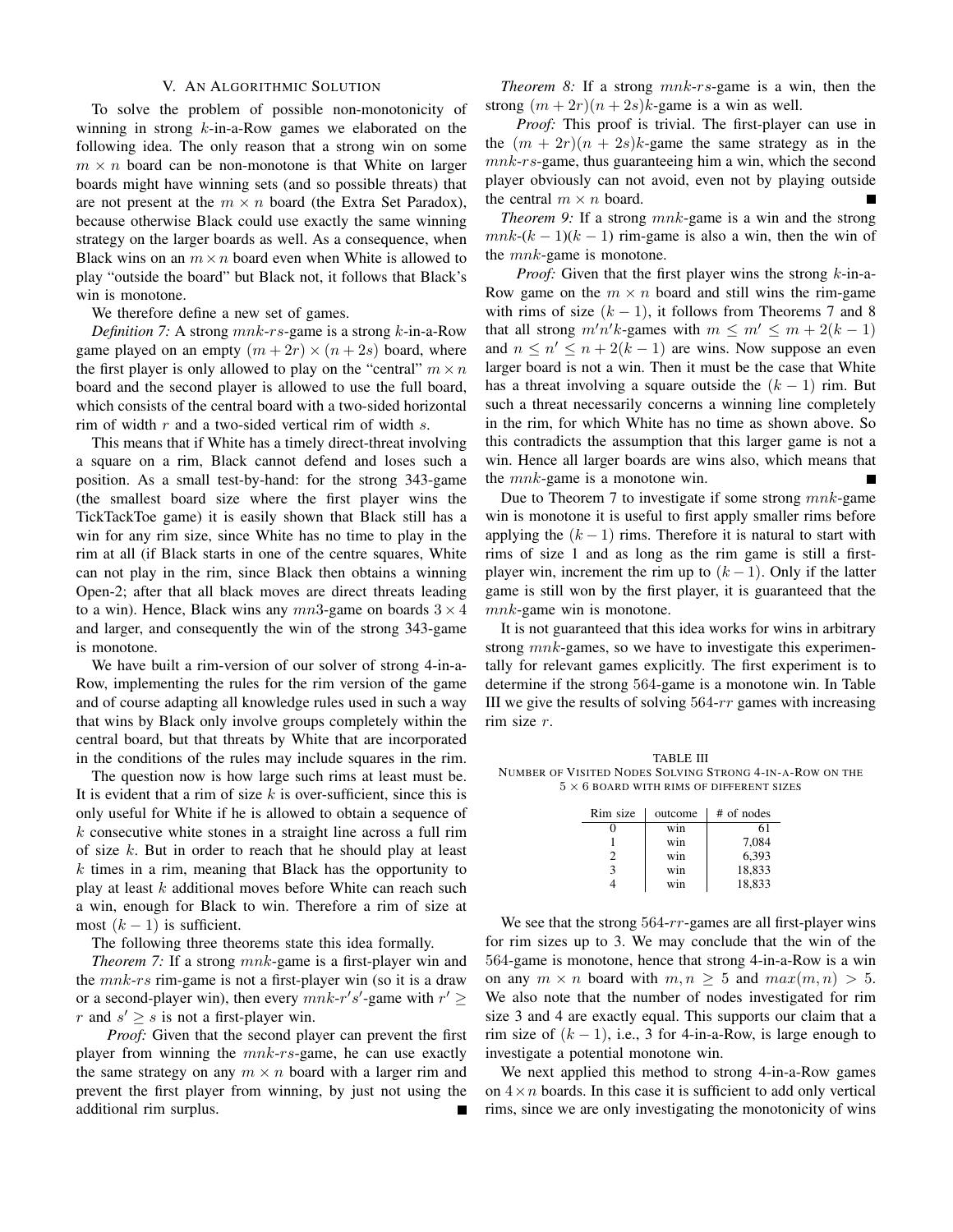of boards with a fixed number of 4 rows. Results are in Table  $IV<sup>6</sup>$ 

TABLE IV NUMBER OF VISITED NODES SOLVING STRONG 4-IN-A-ROW ON  $4 \times n$ BOARDS WITH  $n = 9$ , 10, AND 11, FOR RIMS OF DIFFERENT SIZES

| Board         | Rim size | outcome | # of nodes           |
|---------------|----------|---------|----------------------|
| $4 \times 9$  |          | win     | 6.191.234            |
| $4 \times 9$  |          | no win  | 94.888.015           |
| $4 \times 10$ |          | win     | 83, 305, 748         |
| $4 \times 10$ |          | no win  | 13,102,532,623       |
| $4 \times 11$ |          | win     | 836.261.749          |
| $4 \times 11$ |          | unknown | $\gg 25,000,000,000$ |

Unfortunately, for the  $4 \times 9$  board (the smallest  $4 \times n$  board where the first player has a win) we find that already with a rim of size 1 (and due to Theorem 7 therefore with any larger rim) the second player can prevent the first player from winning (see Table IV, upper part). This was not completely unexpected, since we know from our results that 4-in-a-Row on the  $4 \times 9$  board involves a very complicated win for the first player, mainly since the strongest way to win, by posing Open-3 threats, is only possible in the horizontal direction.

We then did the same experiment for the  $4 \times 10$  board, but again already with a rim of size 1 White can prevent Black from winning (Table IV, middle part). For  $4 \times 11$  the number of investigated nodes for a rim size of 1 already becomes excessively larger than reasonably feasible (see Table IV, lower part), let alone (if this board would still be a win for Black) for rim sizes of 2 and 3.

Investigating the results so far we found as reason for this behavior the possibility for White to use the rim for *useless* threats, that Black cannot parry due to his handicap. We then made an adaptation to our rim-version of the program, where Black is allowed to defend a direct threat in the rim, but further is still not allowed to use the rim. This prevents (sequences of) useless threats by White, but cannot prevent White from any potential to win or to hamper a black win using the rim. Moreover, responses by Black in the rim may not be involved in the final black win in any won variations. We denote such adaptation of a rim game by rim+. The next theorem formally proves that Theorem 9 still holds for this modified rim+ version of  $k$ -in-a-Row rim games.

*Theorem 10:* If a strong  $mnk$ -game is a win and the strong  $mnk-(k-1)(k-1)$  rim+ game is also a win, then the win of the  $mnk$ -game is monotone.

*Proof:* The proof is similar as the proof of Theorem 9 since (sequences of) threats by White in the rim are useless when Black still wins the rim games.

Using this version we repeated the previous experiments. The results are shown in Table V.

In the upper part of the table we find that for the  $4 \times 9$  board it still holds that White can prevent Black from winning with a rim size of at least 1. In the lower part of the table, it is

TABLE V NUMBER OF VISITED NODES SOLVING STRONG 4-IN-A-ROW ON  $4 \times n$ BOARDS WITH  $n = 9$  and 10 using the RIM+ version, for rims of DIFFERENT SIZES

| Board         | Rim size | outcome | # of nodes   |
|---------------|----------|---------|--------------|
| $4 \times 9$  |          | win     | 6.191.234    |
| $4 \times 9$  |          | no win  | 100,355,209  |
| $4 \times 10$ |          | win     | 83, 305, 748 |
| $4 \times 10$ |          | win     | 312.543.420  |
| $4 \times 10$ | 2        | win     | 386,574,878  |
| $4 \times 10$ |          | win     | 689,771,099  |
| $4 \times 10$ |          | win     | 689,607,829  |

shown though that for the  $4 \times 10$  board White is no longer able to prevent Black from winning using rims of sizes up to 3 or more. The results once more indicate that increasing the rim size from 3 to 4 for 4-in-a-Row hardly has any effect, again supporting our claim that a rim of size  $k-1$  is sufficient. Using Theorem 10 the results show that the black win on the  $4 \times 10$  board is monotone, and since Black also wins on the  $4 \times 9$  board, it follows that the black win on the  $4 \times 9$  board is monotone.

#### VI. CONCLUSIONS AND FUTURE RESEARCH

In this paper we have closely investigated the simple (in rules) but yet complicated (in strategy) game of 4-in-a-Row. We have obtained four main conclusions, all four connected to a different version of the game.

Continuing earlier work on the strong version of the game using a mediocre knowledge-based program we now have used a more deep and refined knowledge-based solver. We were not only able to reproduce within a fraction of a second the fact that the  $5 \times 6$  board is indeed the smallest board on which Black can win, but also showed with some more effort (about a minute) that the  $4 \times 9$  board is the smallest  $4 \times n$  board on which Black wins. For both boards we have given our program's principal variations, clearly exhibiting the inherent complexity of the game.

Next we showed that weak 4-in-a-Row is already a black win on the  $5 \times 5$  (the smallest) and  $4 \times 7$  (the smallest  $4 \times n$ ) boards. These wins are easier, since White can not use threats by himself, but only can block Black by claiming at least 1 stone in every group. By definition these wins are monotone and therefore weak 4-in-a-Row is completely solved.

We also investigated the problem posed by the Extra Set Paradox, which means that wins in the strong version are not necessarily monotone (at least not proven so far, though they probably are, evidenced by all available results). This means that from solving the  $5 \times 6$  and  $4 \times 9$  boards we may not conclude that any larger board incorporating a  $5 \times 6$  or  $4 \times 9$ board is a black win also. For the  $5\times 6$  board we formulated an algorithmic solution based on a rim version of the game, where Black can only claim squares on a central board, whereas White can claim squares on the whole board, a central board with two-sided rims. The results showed that Black still wins the game, even if White is allowed to use a rim of size 3 or more. Therefore, the black win in the  $5 \times 6$  game is monotone.

<sup>&</sup>lt;sup>6</sup>The slightly larger numbers of investigated nodes for the boards with rim size 0, compared with Table I, are due to a small difference in move ordering in this version of the program.